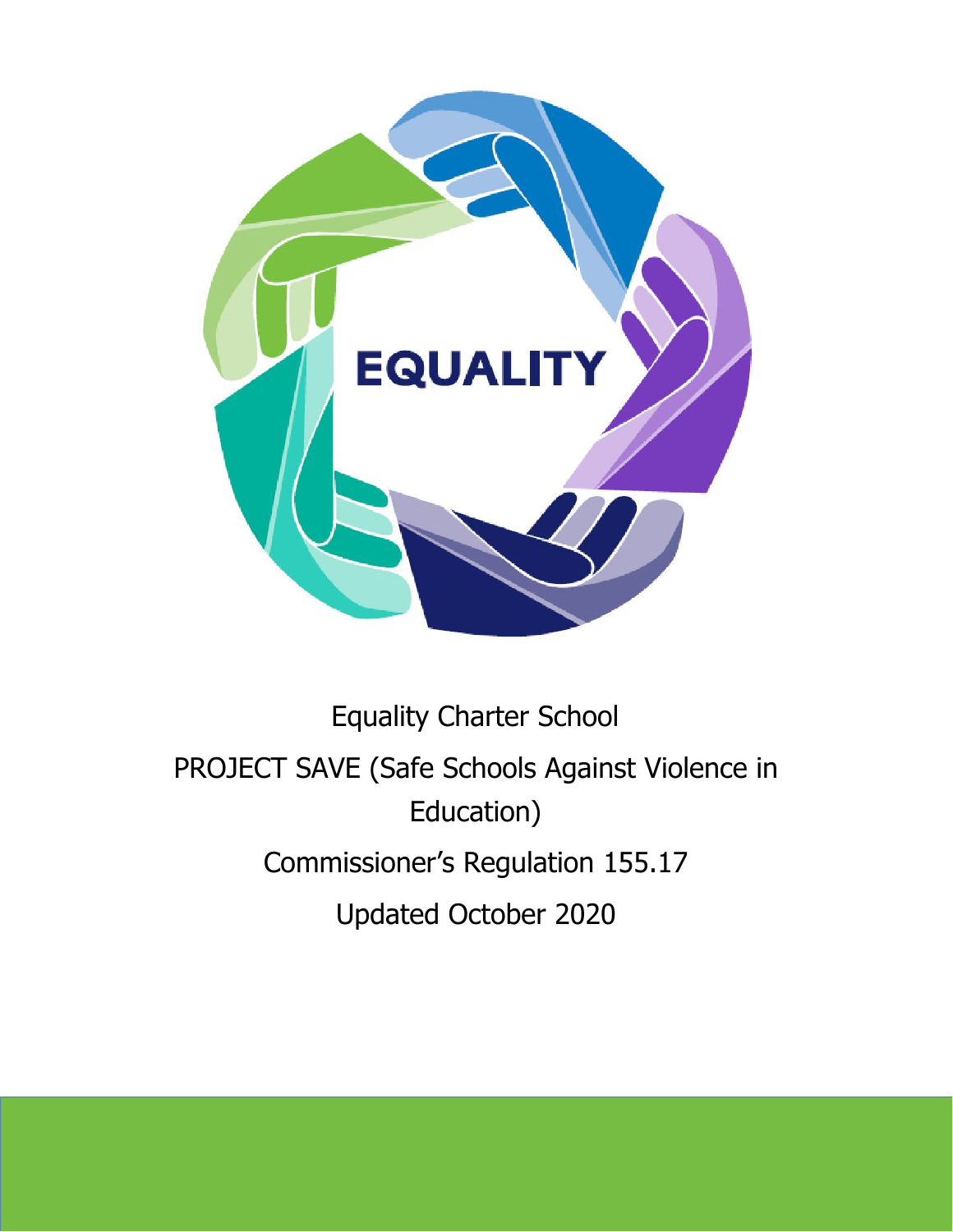#### Table of Contents

| <b>INTRODUCTION</b>                                                                                                                                                                                                                                                                                                                                                                             | 3                                                                                     |
|-------------------------------------------------------------------------------------------------------------------------------------------------------------------------------------------------------------------------------------------------------------------------------------------------------------------------------------------------------------------------------------------------|---------------------------------------------------------------------------------------|
| SECTION I: GENERAL CONSIDERATIONS AND PLANNING GUIDELINES<br>A. Purpose<br>B. Identification of School Teams<br>C. Concept of Operations<br>D. Plan Review and Public Comment                                                                                                                                                                                                                   | 4<br>4<br>4<br>4<br>5                                                                 |
| SECTION II: RISK REDUCTION/PREVENTION AND INTERVENTION STRATEGIES<br>A. Prevention/Intervention Strategies<br>Program Initiatives<br>Training, Drills, and Exercises<br><b>Implementation of School Security</b><br><b>Safety Response</b><br><b>Security Devices</b><br>Vital Educational Agency Information<br>B. Early Detection of Potentially Violent Behavior<br>C. Hazard Identification | 6<br>6<br>6<br>6<br>$\overline{7}$<br>7<br>$\overline{7}$<br>$\overline{7}$<br>8<br>9 |
| <b>SECTION III: RESPONSE</b>                                                                                                                                                                                                                                                                                                                                                                    | 11                                                                                    |
| A. Notification and Activation                                                                                                                                                                                                                                                                                                                                                                  | 11                                                                                    |
| <b>B. Situational Responses</b>                                                                                                                                                                                                                                                                                                                                                                 | 12                                                                                    |
| <b>Response Protocols</b>                                                                                                                                                                                                                                                                                                                                                                       | 12                                                                                    |
| Responses to Acts of Violence: Implied or Direct Threats/Acts of Violence                                                                                                                                                                                                                                                                                                                       | 12                                                                                    |
| <b>Bomb Threats</b>                                                                                                                                                                                                                                                                                                                                                                             | 12                                                                                    |
| <b>Hostage Taking</b>                                                                                                                                                                                                                                                                                                                                                                           | 12                                                                                    |
| Intrusions                                                                                                                                                                                                                                                                                                                                                                                      | 12                                                                                    |
| Kidnapping                                                                                                                                                                                                                                                                                                                                                                                      | 12                                                                                    |
| Pandemic                                                                                                                                                                                                                                                                                                                                                                                        | 12                                                                                    |
| Arrangements for Obtaining Emergency Assistance from Local Government                                                                                                                                                                                                                                                                                                                           | 13                                                                                    |
| Arrangements for Obtaining Advice and Assistance from Local Government Officials                                                                                                                                                                                                                                                                                                                | 13                                                                                    |
| District Resources Available for Use in an Emergency                                                                                                                                                                                                                                                                                                                                            | 13                                                                                    |
| Agencies authorized to Request Use of Resources:                                                                                                                                                                                                                                                                                                                                                | 14                                                                                    |
| <b>Protective Action Options</b>                                                                                                                                                                                                                                                                                                                                                                | 14                                                                                    |
| <b>School Cancellation</b>                                                                                                                                                                                                                                                                                                                                                                      | 14                                                                                    |
| Early Dismissal                                                                                                                                                                                                                                                                                                                                                                                 | 14                                                                                    |
| Evacuation (before, during and after school hours)                                                                                                                                                                                                                                                                                                                                              | 14                                                                                    |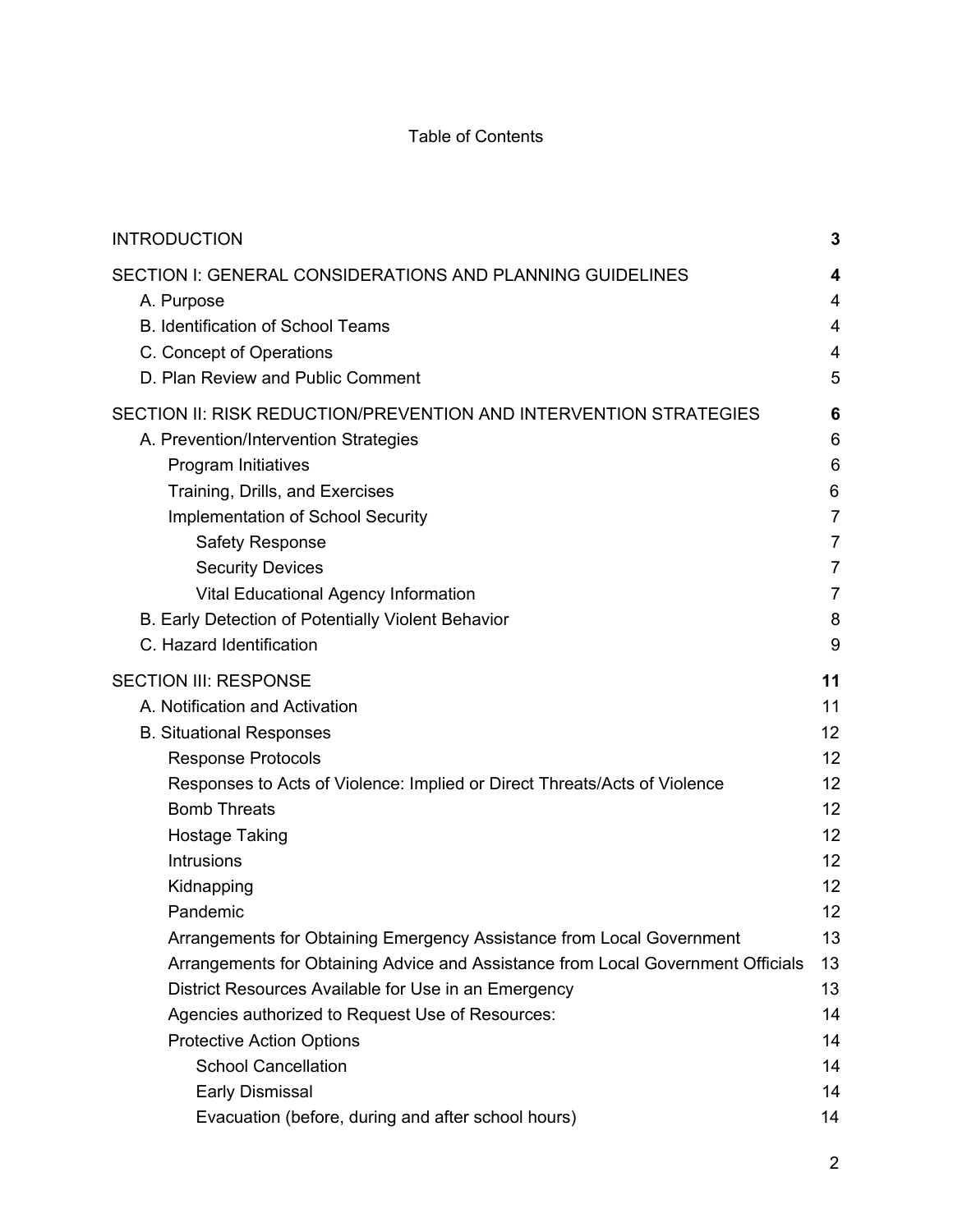| 15 |
|----|
| 15 |
| 15 |
| 15 |
| 15 |
| 15 |
| 16 |
| 16 |
| 17 |
| 17 |
|    |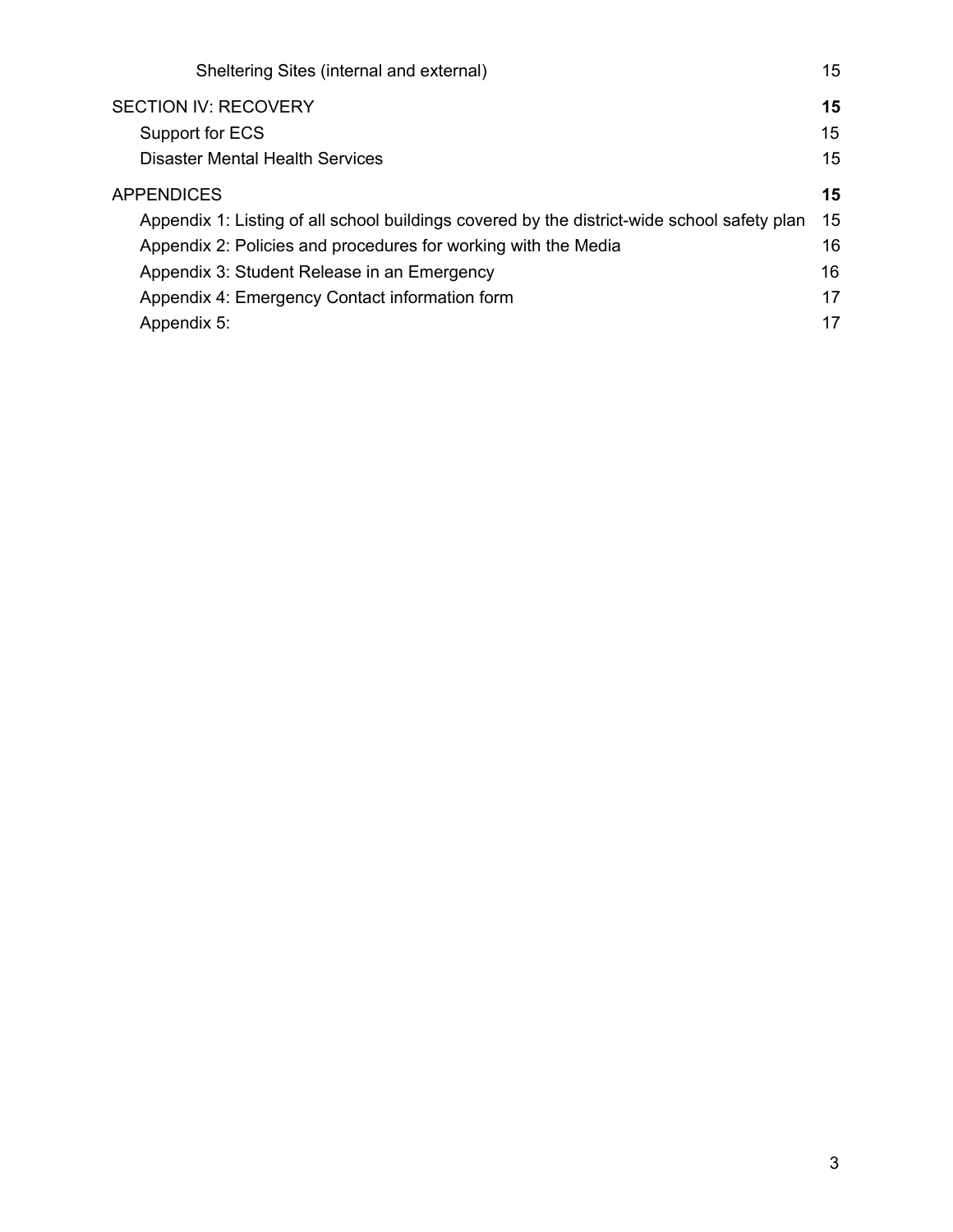## <span id="page-3-0"></span>**INTRODUCTION**

Emergencies and violent incidents in school districts are critical issues that must be addressed in an expeditious and effective manner. Districts are required to develop a district-wide school safety plan designed to prevent or minimize the effects of serious violent incidents and emergencies and to facilitate the coordination of the district with local and county resources in the event of such incidents or emergencies. The district-wide plan is responsive to the needs of all schools within the district and is consistent with the more detailed emergency response plans required at the school building level. Districts stand at risk from a wide variety of acts of violence, natural, and manmade disasters. To address these threats, the State of New York has enacted the Safe Schools Against Violence in Education (SAVE) law. Project SAVE is a comprehensive planning effort that addresses prevention, response, and recovery with respect to a variety of emergencies in each school district and its schools.

The Equality Charter School District supports the SAVE Legislation and intends to facilitate the planning process. The Superintendent of Schools encourages and advocates on-going district-wide cooperation and support of Project SAVE.

## <span id="page-3-1"></span>**SECTION I: GENERAL CONSIDERATIONS AND PLANNING GUIDELINES**

### <span id="page-3-2"></span>**A. Purpose**

The ECS District-wide School Safety Plan was developed pursuant to Commissioner's Regulation 155.17. At the direction of the ECS Board, the Executive Director of ECS appointed a District-wide School Safety Team and charged it with the development and maintenance of the District-wide School Safety Plan. The district wide plan was updated as of August 2020.

#### <span id="page-3-3"></span>**B. Identification of School Teams**

As per Commissioner's Regulation, Section 155.17 (c)(13), the ECS Safety Team is comprised of administrators, school safety personnel, and other school personnel.

The Chief Emergency Officer for ECS is theExecutive Director, Caitlin Franco.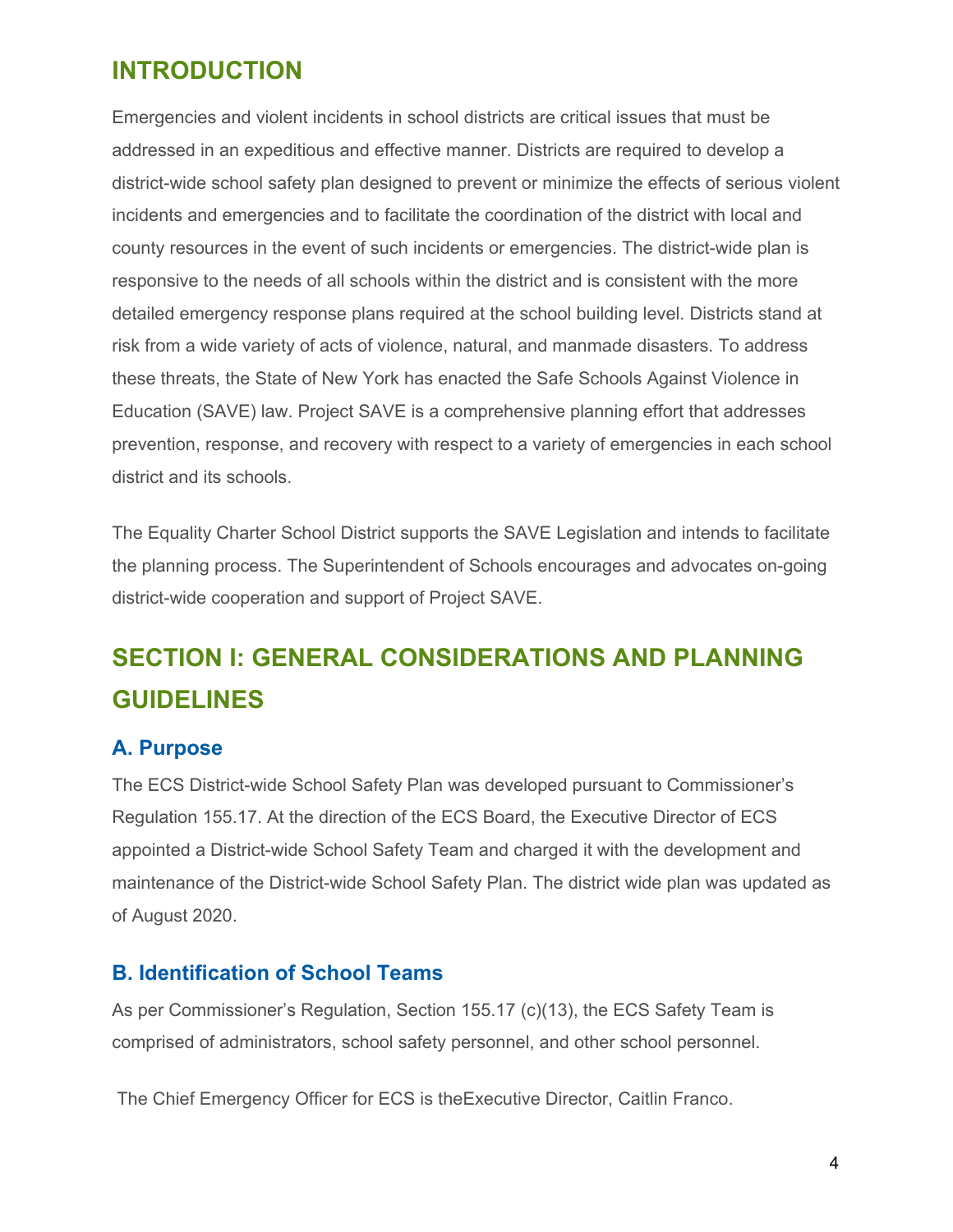## <span id="page-4-0"></span>**C. Concept of Operations**

1. The District-Wide School Safety Plan shall be directly linked to the individual Building-Level Emergency Response Plans for the school building. This District-Wide School Safety Plan will guide the development and implementation of Building Level Safety Plans.

2. This Plan has been developed using the New York State Education Guidance Document.

3. In the event of an emergency or violent incident, the initial response to all emergencies will be by the School Emergency Response Team.

4. Upon activation of the School Emergency Response Team, the Superintendent of Schools or his/her designee will be notified and, when appropriate, local emergency officials will also be notified.

5. County and State resources through existing protocols may supplement emergency response actions, including post-incident responses.

## <span id="page-4-1"></span>**D. Plan Review and Public Comment**

- This plan has been updated as of July 2020.
- The district-wide and building-level plan was adopted by the School Board in 2020 after a public hearing that provided for the participation of school personnel, parents, students and any other interested parties. The plan must be formally adopted by the Board of Education.
	- Full copies of the District-wide School Safety Plan and any amendments will be submitted to the New York State Education Department within 30 days of adoption.
- This plan will be reviewed periodically during the year and will be maintained by the District-wide School Safety Team. The required annual review occurred in August of 2020. Building-level Emergency Response Plans will be supplied to local police, the Sheriff's department and the State Police within 30 days of the update.
- While linked to the District-Wide School Safety Plan, Building-Level Safety Plans shall be confidential and shall not be subject to disclosure under Article 6 of the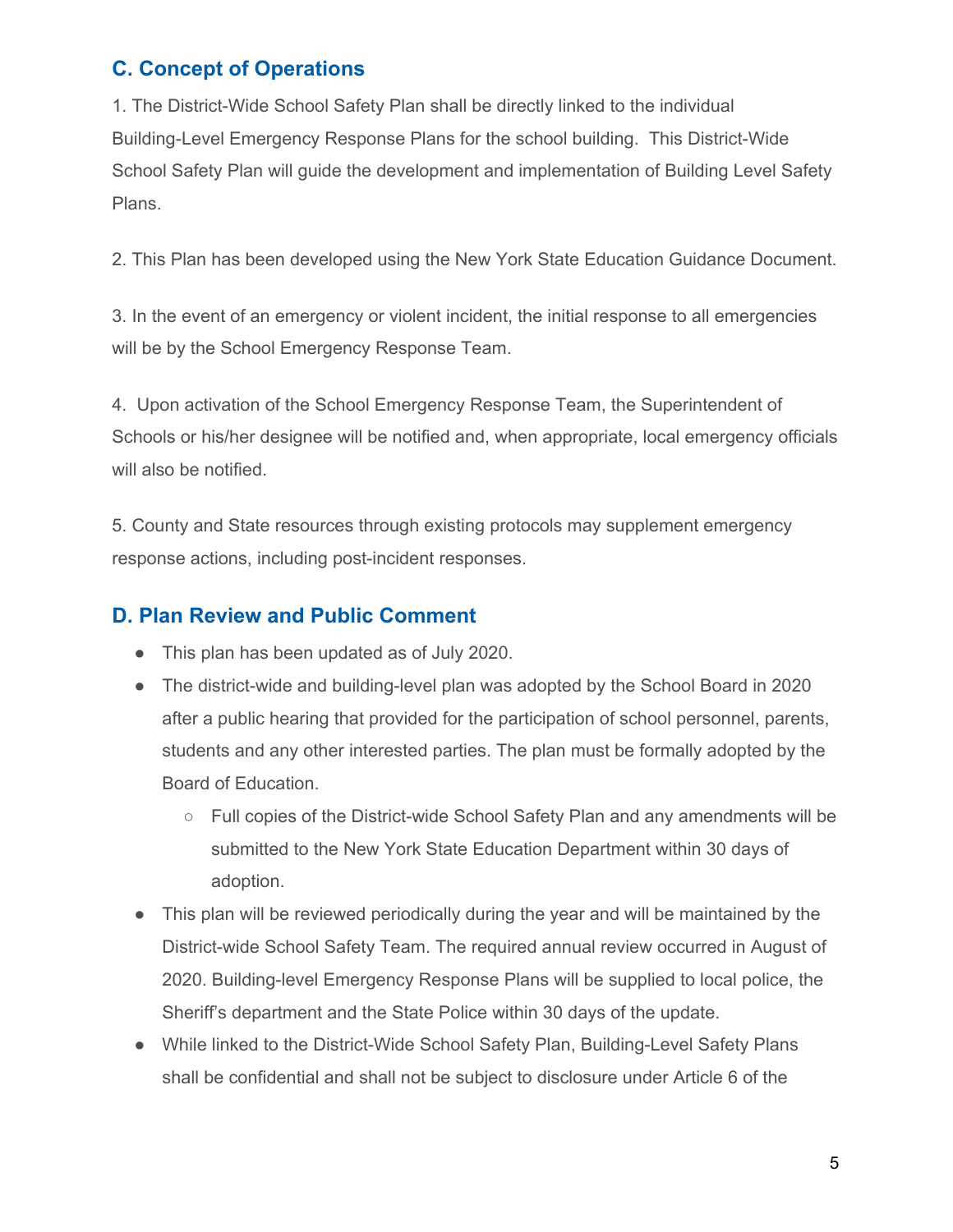Public Officers Law or any other provision of law, in accordance with Education Law Section 2801-a.

## <span id="page-5-0"></span>**SECTION II: RISK REDUCTION/PREVENTION AND INTERVENTION STRATEGIES**

## <span id="page-5-1"></span>**A. Prevention/Intervention Strategies**

#### <span id="page-5-2"></span>**Program Initiatives**

- Character Education through Advisory and Dean Time
- MTSS/ PBIS
- Dignity for All Students Act policy
- Code of Conduct policy

1. Information will be available to parents/guardians on how to identify potentially violent behaviors from our Code of Conduct which is posted to our website.

2. If a teacher or administrator feels help for a student is warranted, it will be discussed with appropriate school personnel to determine the next step.

3. An interpersonal violence prevention education package will be taught as appropriate.

4. ECS recognizes that communication is a vital key in the prevention and intervention of violence in schools; ECS will continue to explore programs based on need.

5.ECS referral process is utilized for the reporting of potentially violent incidents and following our Code of Conduct.

6. Additionally, counselors are available in every school for students to share information where the source can be confidential.

## <span id="page-5-3"></span>**Training, Drills, and Exercises**

Three levels of annual multi-hazard school training will be considered in this plan for the upcoming school year: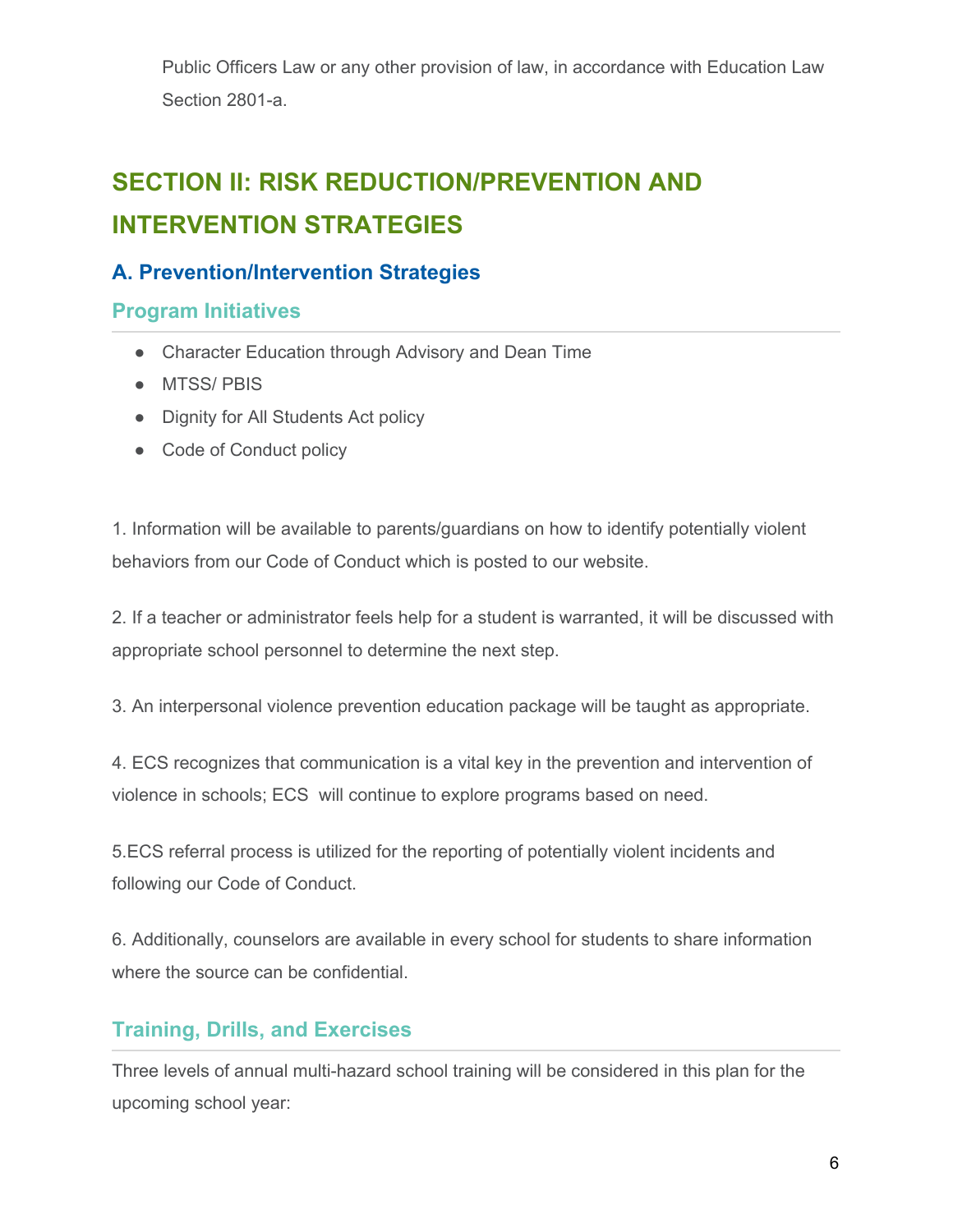- Required drills to be held throughout the school year (8 evacuation, 4 lockdown drills)
- General staff awareness training
- General student awareness training of emergency response procedures conducted by building staff (i.e. fire drills, lockdown drills)
- Meeting notes are shared with staff for each drill and Safety Meeting

Each year the District-Wide School Safety Team and/or Building-Level Teams will consider appropriate training for each of the groups listed above.

- Lockout and Lockdown drills are conducted throughout the school year, also, an early release drill is done at least once a year.
- After each lockdown drill we have a building-wide meeting to discuss the drill and make changes if necessary.

## <span id="page-6-0"></span>**Implementation of School Security**

#### <span id="page-6-1"></span>**Safety Response**

School staff is trained to be vigilant pertaining to threats against students and staff (i.e. bullying, violent behavior, etc.). ECS continues to promote a culture of respect for the students and staff through the Dignity for All Students Act.

#### <span id="page-6-2"></span>**Security Devices**

- Surveillance cameras placed in various locations on campus.
- Photo ID cards are issued to staff and tags to visitors, plus a sign in and sign out log. Visitors are required to wear a "Visitor" tag.
- All outside doors to remained locked, but will be accessible as an emergency exit.
- Main entrance is only exit for staff to enter or exit building during school hours
- Buzzer system are on all doors (Exits)

#### <span id="page-6-3"></span>**Vital Educational Agency Information**

Each Building-Level Safety Plan will include the following information:

● School population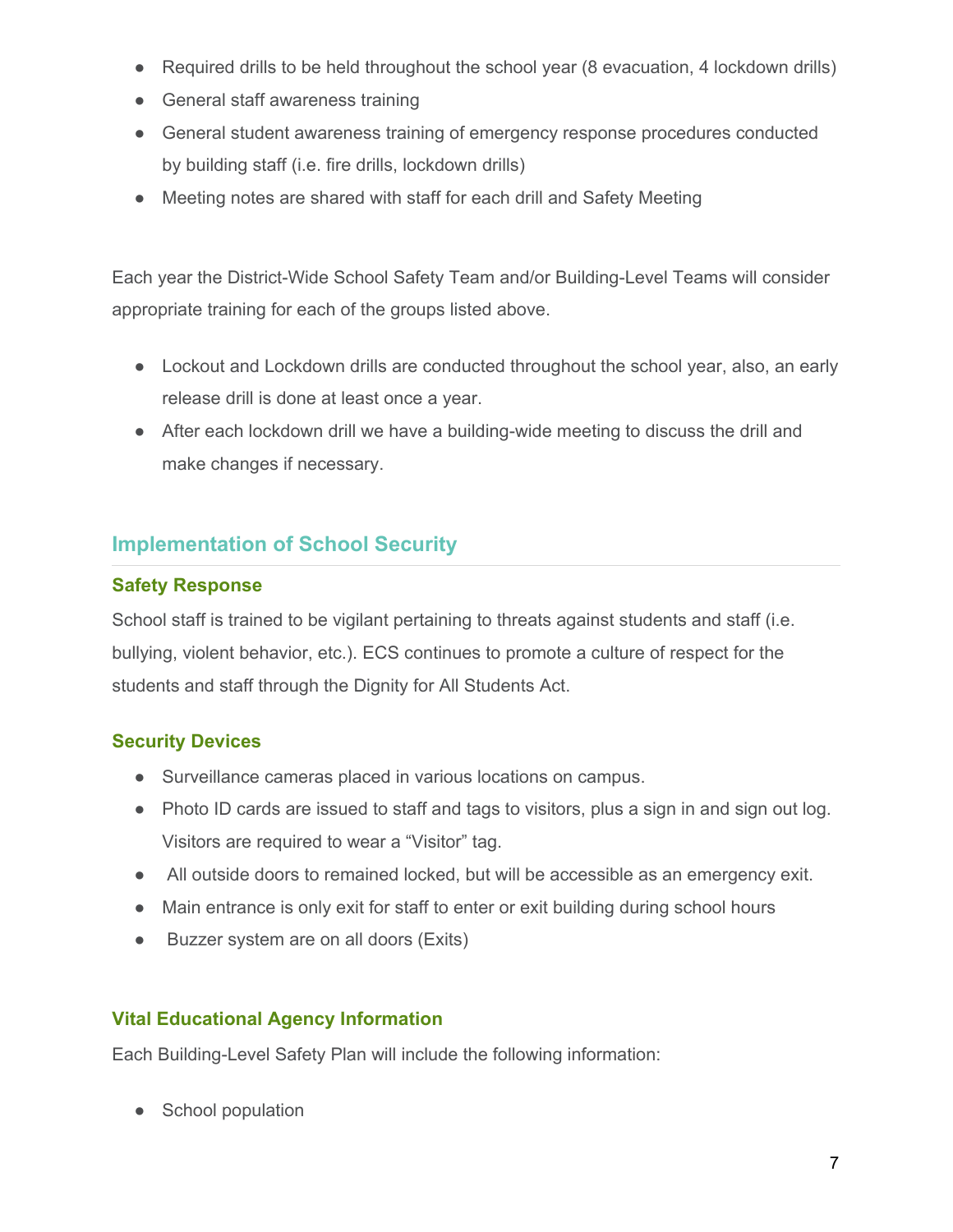- Number of staff
- Transportation needs
- Business and home telephone numbers of key officials.

The Building-Level School Safety Teams will insure that this information is accurate and will be updated routinely.

## <span id="page-7-0"></span>**B. Early Detection of Potentially Violent Behavior**

1. Paying attention to early warning signs can help prevent or minimize violence to self and others. Certain emotional and behavioral signs, when viewed in context, can signal a troubled student. Teachers are trained to recognize the signs that can be used to signal a student who may need help. The more signs a student exhibits the more likely it is that he or she may need intervention. Early warning signs include, but not limited to:

- Depressed mood or chronic crying
- Decline in school performance
- Verbal expressions about one's own death
- Giving away important personal possessions
- Use of alcohol or drugs
- Sudden lifting of severe depression
- Recent withdrawal from therapy or psychological counseling
- Purchase of knives, guns, or ropes
- Verbal or written communications which appear to be saying "good-bye"
- Feelings of guilt
- Violent, aggressive behavior
- Exaggerated mood swings
- Running away
- Talking about revenge or getting even with parents
- Confusion and despair resulting from sudden death or suicide of a peer
- Any sudden obvious changes in behavior
- $\bullet$  Eating disorders changes in eating habits
- Sleeping disorders insomnia or excessive sleeping
- Low energy level, constant fatigue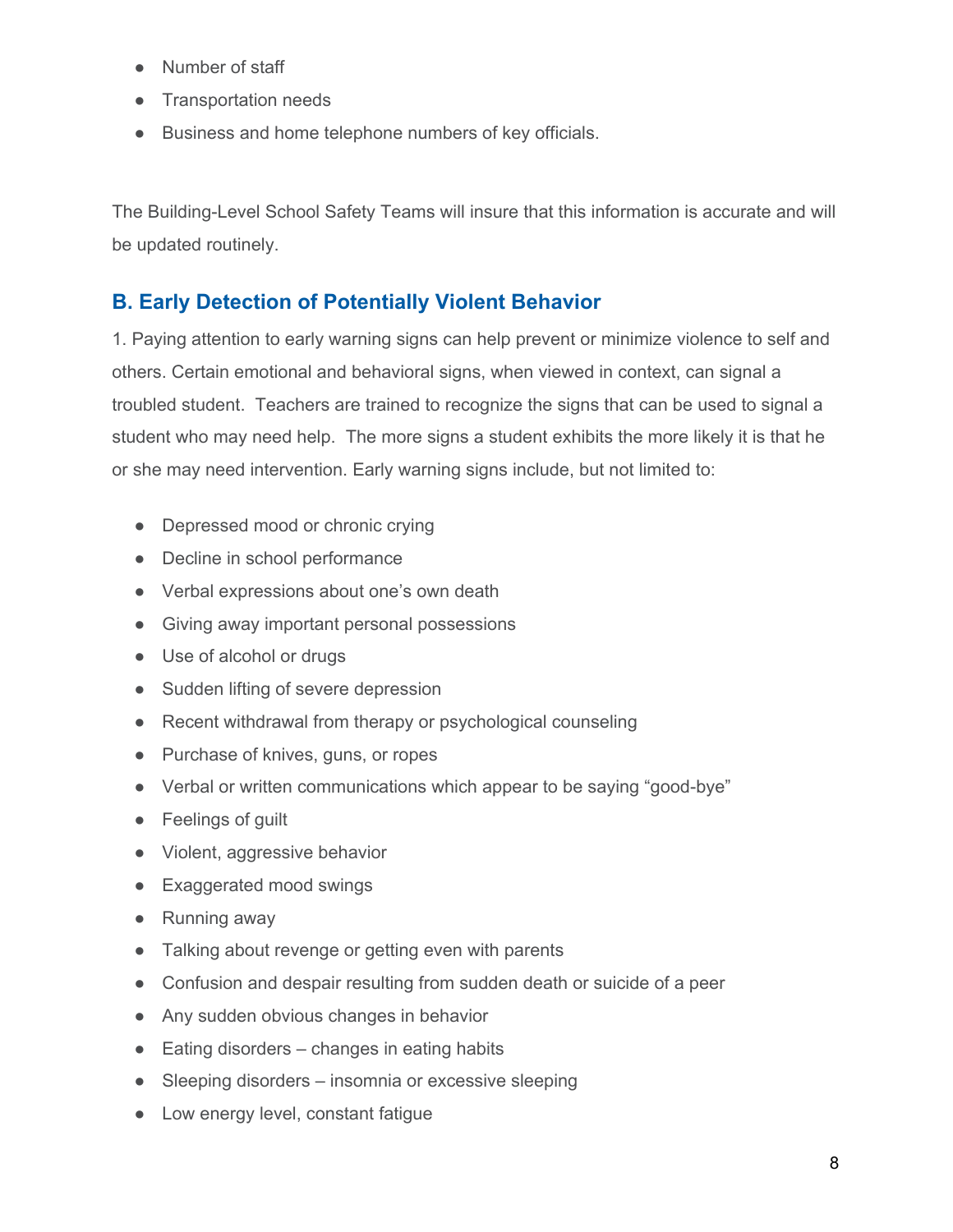- Decreased productivity or effectiveness
- Pessimism about the future or brooding about the past
- Loss of interest in formerly pleasurable activity
- Inability to show pleasure
- Reactions that seem inappropriate to the situation
- Statements of inadequacy or low self-esteem
- $\bullet$  Social withdrawal pulls away from friends
- Irritability or excessive anger (which may be directed towards parents, caretakers, or siblings), rebelliousness, and belligerence
- Neglect of personal appearance
- Physical complaints
- Preoccupation with illness, death, or catastrophic events
- Decreased attention, concentration, or ability to think clearly

2. If a teacher or administrator feels help for a student is warranted, it will be discussed with appropriate school personnel to determine the next step.

3. The Executive Director will set specific times for the building principal(s), to organize activities of particular concern as needed.

### <span id="page-8-0"></span>**C. Hazard Identification**

ECS has established procedures in the Building-Level Safety Plans for the identification of potential sites and the internal and/or external hazards that may be present in them. These procedures are developed in coordination with the local Emergency Management Office, Fire Department, and law enforcement agencies, and the use of a Risk Probability Checklist.

**Location of Potential Sites:** Hutchinson River Pkwy E **Internal or External Hazard:** External

**Location of Potential Sites:** Erskine Pl **Internal or External Hazard:** External

**Location of Potential Sites:** School Heating System **Internal or External Hazard:** Internal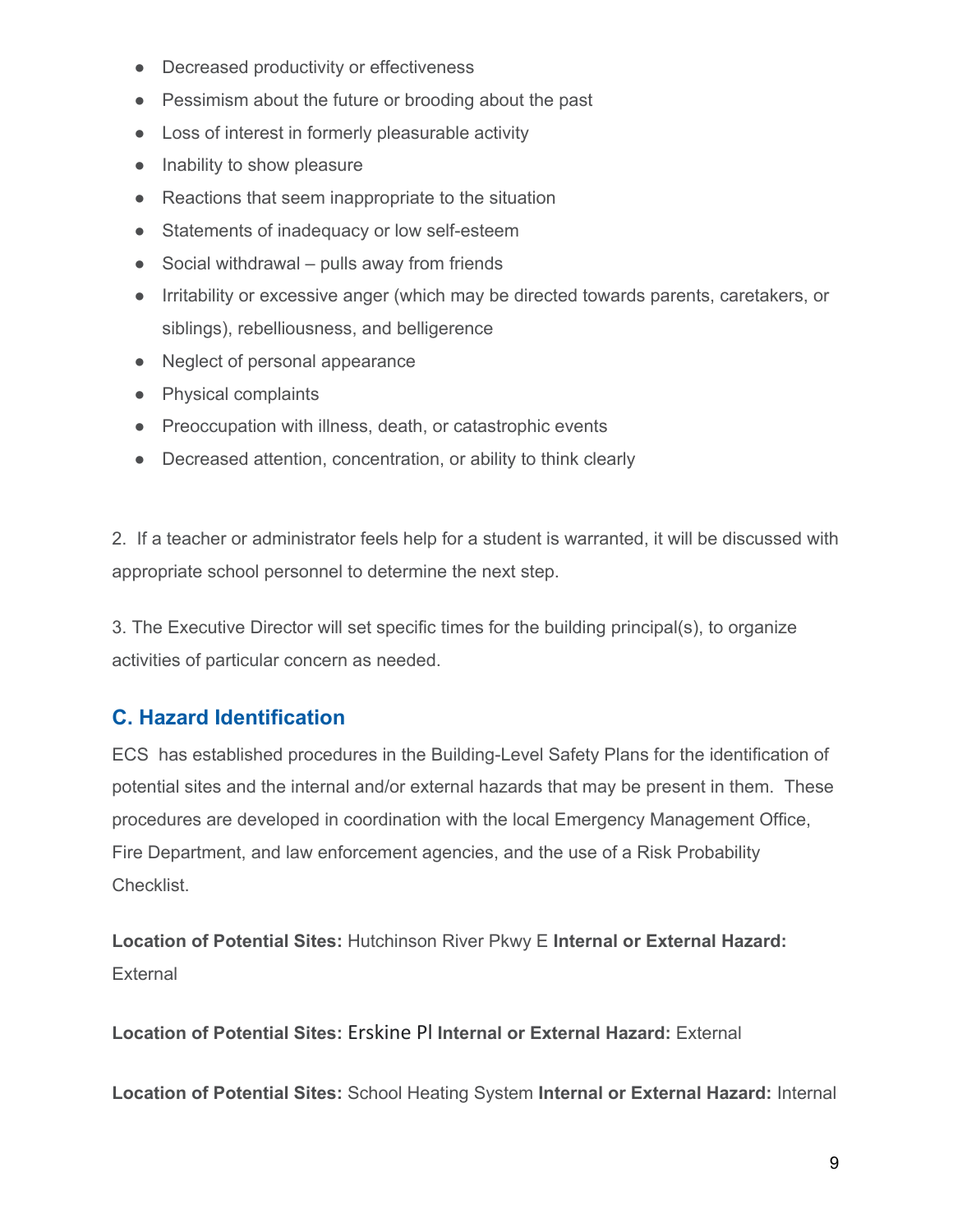### **Hazard Assessment (some external hazards are county wide)**

#### **Intruder**

Specifics and responsibilities pertaining to this situation can be found in our confidential School Building plans.

#### **Bomb Threat**

Specifics and responsibilities pertaining to this situation can be found in our confidential School Building plans.

#### **Hazmat**

Specifics and responsibilities pertaining to this situation can be found in our confidential School Building plans.

#### **High Winds**

Specifics and responsibilities pertaining to this situation can be found in our confidential School Building plans.

#### **Bus Accident**

Specifics and responsibilities pertaining to this situation can be found in our confidential School Building plans.

#### **Winter Storm**

#### **Communication:**

For any school closing, we will do automatic phone blasts to staff. Staff are responsible for ensuring the main office has their most updated phone number. If you need to make an update, please email tracee.black@ with an updated phone number and they will confirm that it has been updated. real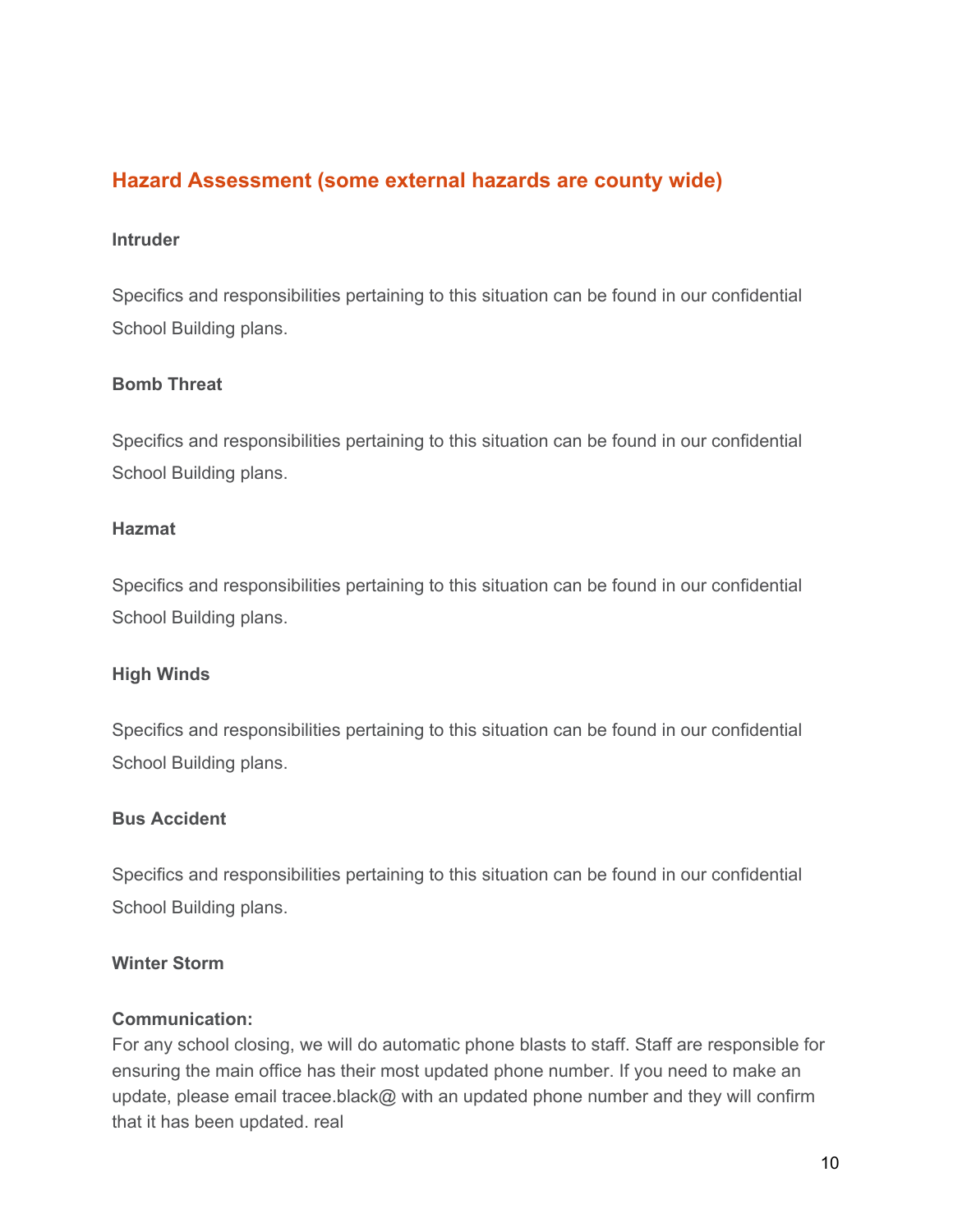#### **The night/day before:**

-When DOE schools are closed, Equality automatically closes. A phone blast and an email will be sent out.

#### **The day of:**

-If the DOE closes school the day of, Equality automatically closes. A phone blast and an email will be sent out.

-If the DOE is open and Equality chooses to close for weather or another reason (which happens rarely, if ever), a phone blast and an email will be sent out.

#### **Additional Communication Points Ops will Handle:**

-updating parent calendars -sending email to staff -phone/email/text blast to parents

## <span id="page-10-0"></span>**SECTION III: RESPONSE**

### <span id="page-10-1"></span>**A. Notification and Activation**

Policies and procedures for contacting appropriate law enforcement officials in the event of a violent incident.

- The person in charge (Incident Commander) will decide if the level of the incident classifies it as a "violent incident" (consistent with the definition of such an incident as defined in the district's Code of Conduct). If appropriate, the Incident Commander will call 911.
- In a crisis situation involving a violent incident, school staff should call 911 and notify the Incident Commander.

Procedures to contact parents, guardians or persons in parental relation to the students in the event of a violent incident or an early dismissal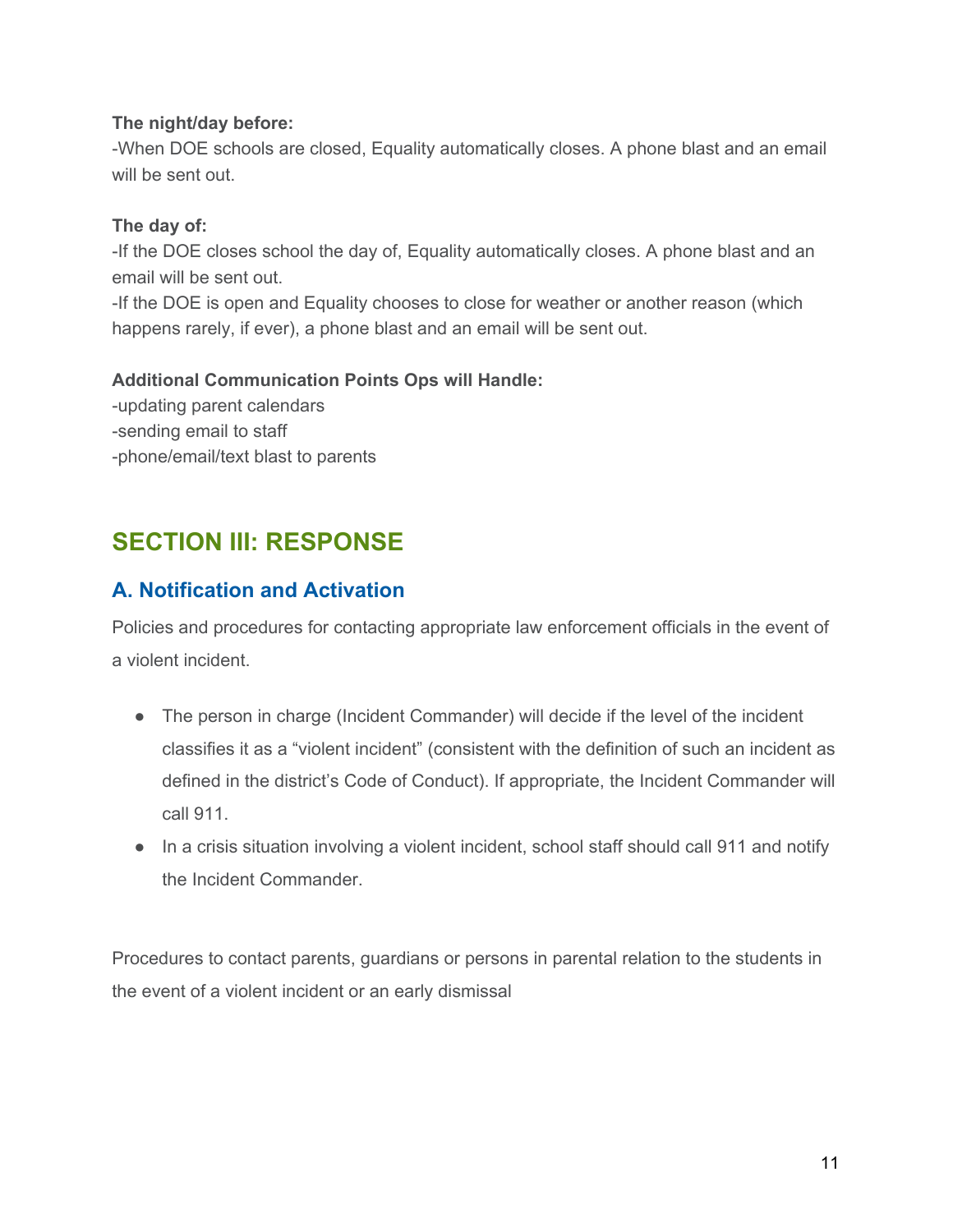Parents/Guardians will be contacted via telephone and school website automatically by the school district. Notification also is provided on our Facebook pages for our facility. In some cases, the public/parents may also be notified via media outlets.

## <span id="page-11-0"></span>**B. Situational Responses**

#### <span id="page-11-1"></span>**Response Protocols**

The district uses emergency information folders in each room for important directional information when a response action is needed. The Building-Level Safety Plans include identification of specific procedures for each action depending upon the emergency. We have incorporated response protocols defined by state education department. It establishes definitions of lockout, lockdown, sheltering, hold-in-place and evacuation. Our responses are based upon these guidelines and are included in the Building Level School Safety Plan.

## <span id="page-11-2"></span>**Responses to Acts of Violence: Implied or Direct Threats/Acts of Violence**

ECS has enacted policies and procedures dealing with violence. These policies and procedures deal with the safety of the school community, as well as the range of disciplinary action to be used when responding to threats or acts of violence.

### <span id="page-11-3"></span>**Bomb Threats**

Procedures and Guidelines are included in the Building-Level School Safety Plans for ECS. We use the NYS Police guidelines to bomb threats as protocol.

### <span id="page-11-4"></span>**Hostage Taking**

Procedures and Guidelines are included in the Building-Level School Safety Plans for ECS

### <span id="page-11-5"></span>**Intrusions**

Procedures and Guidelines are included in the Building-Level School Safety Plans for the ECS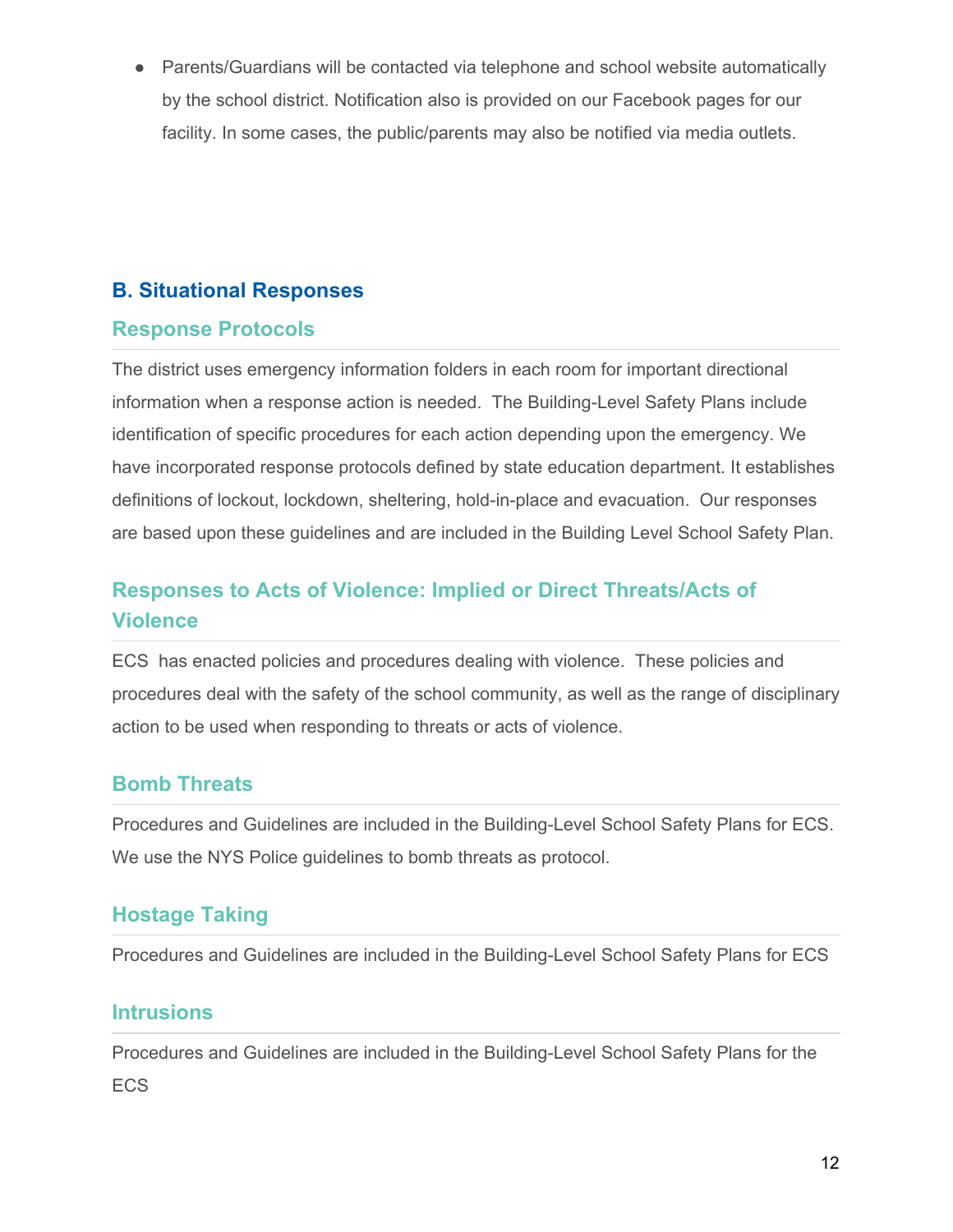## <span id="page-12-0"></span>**Kidnapping**

Procedures and Guidelines are included in the Building-Level School Safety Plans for the ECS.

## <span id="page-12-1"></span>**Pandemic**

Procedures and Guidelines are included in the Building-Level School Safety Plans for the ECS and we have an additional Crisis Response Team plan with members who meet specifically for district wide and school building emergencies. .

## <span id="page-12-2"></span>**Arrangements for Obtaining Emergency Assistance from Local Government**

Policies and procedures for contacting appropriate law enforcement officials in the event of a violent incident are included in the Building Level Response Plan for ECS.

- The person in charge (Incident Commander) will decide if the level of the incident classifies it as a "violent incident" (consistent with the definition of such an incident as defined in the ECS Building Safety Plan). If appropriate, the Incident Commander will call 911.
- In a crisis situation involving a violent incident, school staff should call 911 and notify the Incident Commander.

## <span id="page-12-3"></span>**Arrangements for Obtaining Advice and Assistance from Local Government Officials**

Procedures for obtaining advice and assistance from local government officials including the county or city officials responsible for implementation of Article 2-B of the Executive Law.

- The person in charge (Incident Commander) will decide if the level of the incident warrants obtaining emergency assistance. If appropriate, the Incident Commander will call 911
- In a crisis situation, school staff should call 911 and notify the Incident Commander.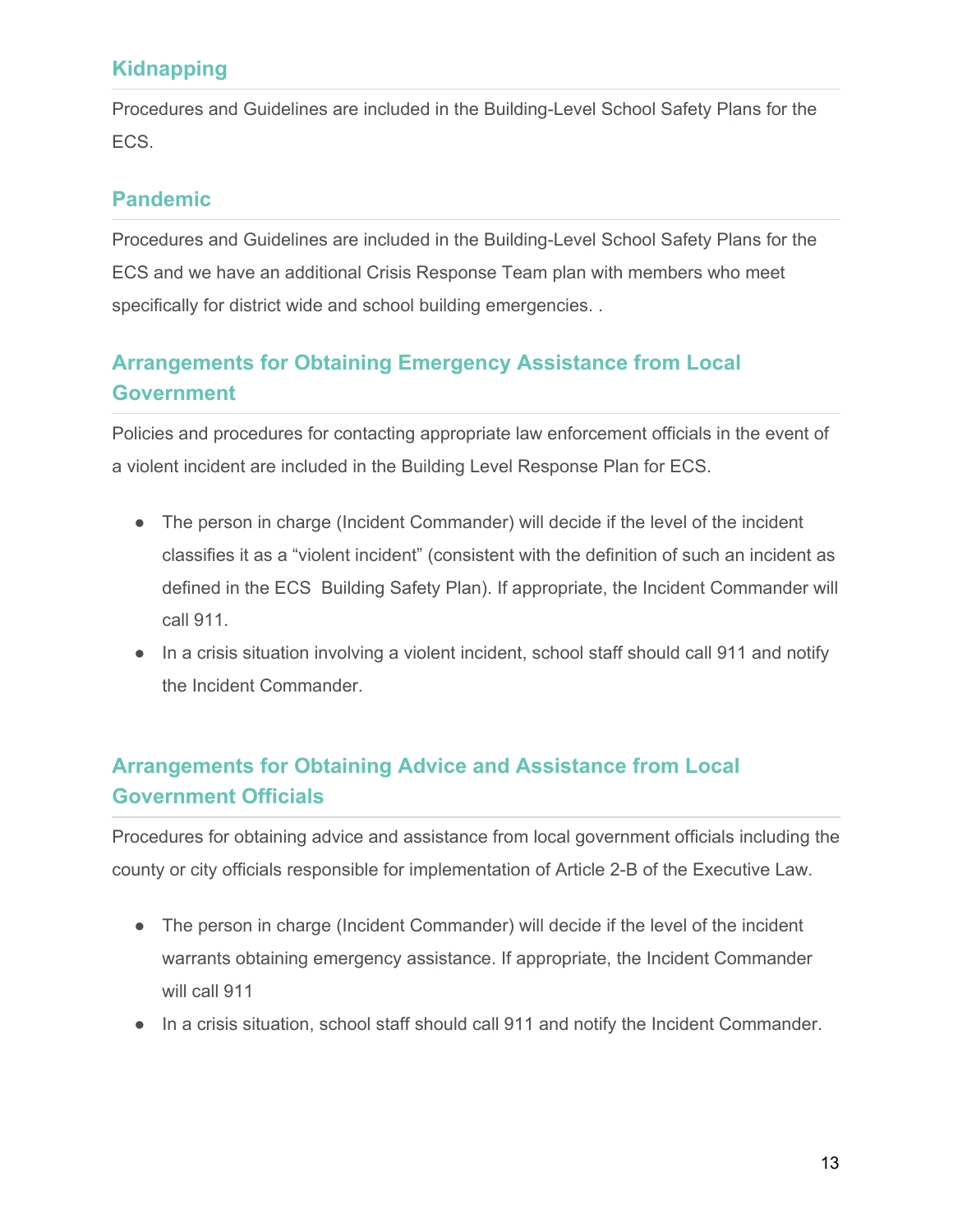#### <span id="page-13-0"></span>**District Resources Available for Use in an Emergency**

**Building Resources:** Gym, Cafe, Auditorium

**Transportation Resources: N/A**

**Personnel Resource:** Staff with CPR/FA training, Building Response Team

**Other Resources:** AEDs, Portable Fire Extinguishers

#### <span id="page-13-1"></span>**Agencies authorized to Request Use of Resources:**

County Emergency Management Office

NYS Police

American Red Cross

Local Fire Departments

Town Government

Public Safety

### <span id="page-13-2"></span>**Protective Action Options**

#### <span id="page-13-3"></span>**School Cancellation**

Executive Director or designee will announce the closing of school. Communication will be sent to all officials needed to proceed with the cancellation.

#### <span id="page-13-4"></span>**Early Dismissal**

MS Procedure: Rapid Release - [Reunification](https://docs.google.com/document/d/1WLnwrVXGKuVq7vXLGEdDIvlrPAaelzTmlCvpM1A3Vq0/edit?usp=sharing) Plan Rapid Release - [Reunification](https://docs.google.com/document/d/1fPQbAw5J0wTy-BHaQxrk6h9nTrLSsmzLSOgRE5xEV6c/edit?usp=sharing) Activation Plan \*Based on DOE mandates as the MS is located on the PS160X Campus

#### HS Procedure-

#### **Emergency/Unplanned dismissals**

● All unplanned or emergency dismissals are covered under "Protective Action Options" on page 8 and 9 of the 2020-2021 [safety](https://docs.google.com/document/d/1B_Botg36hzMqflEBQnPz9uuqyyVjOkr_kWeW58B6kLA/edit) plan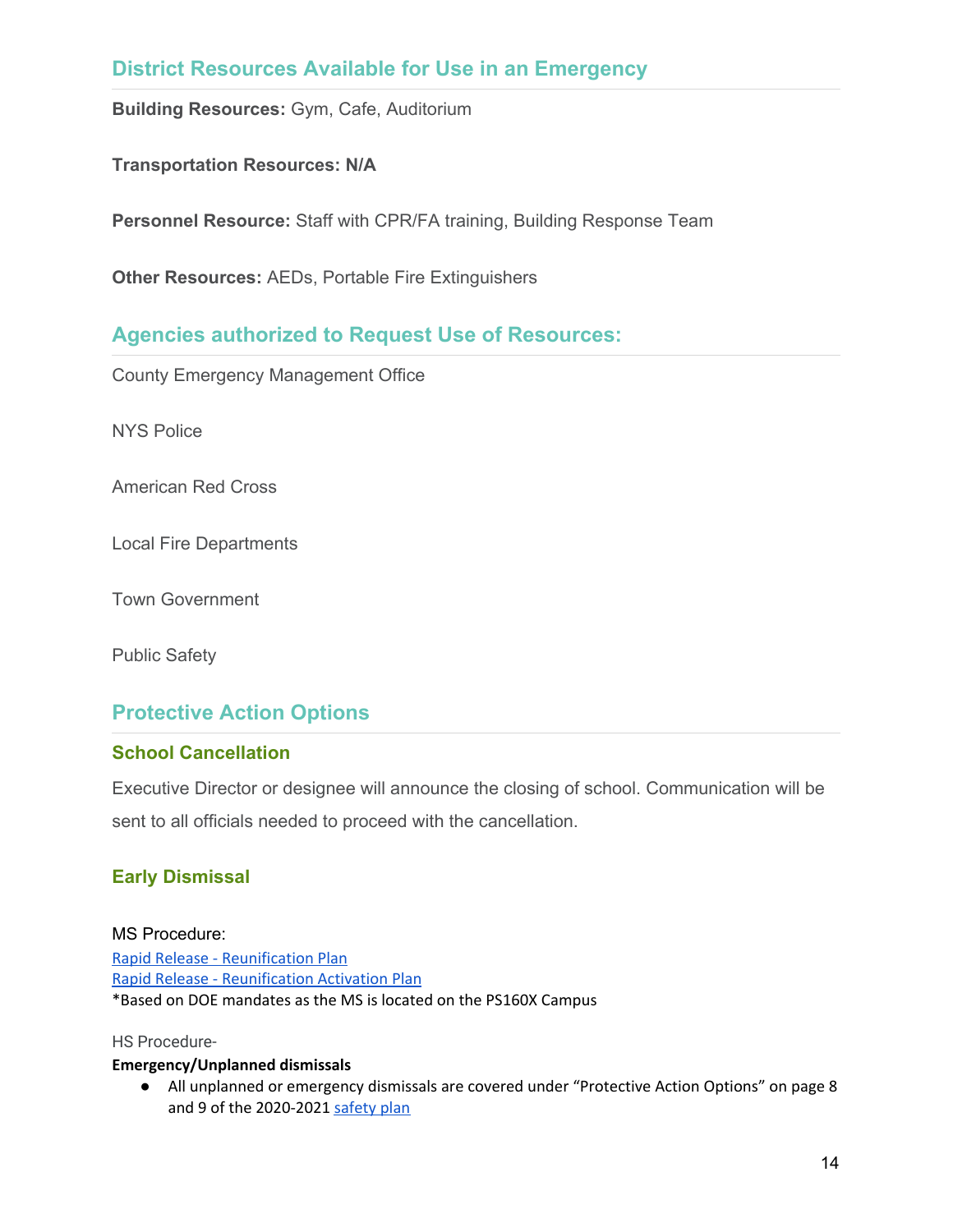#### **Evacuation (before, during and after school hours)**

Procedures and guidelines are included in the building-level school safety plans for ECS for an evacuation.

#### <span id="page-14-0"></span>**Sheltering Sites (internal and external)**

Procedures and guidelines are included in the building-level school safety plans for ECS for sheltering sites.

## <span id="page-14-1"></span>**SECTION IV: RECOVERY**

### <span id="page-14-2"></span>**Support for ECS**

All ECS manpower and resources will be available if it should endure an emergency. Mental health counseling, building security and restoration will be items of primary focus. Response and recovery will be a district goal.

Besides building security and restoration, the strategies will also include damage assessment, relocation and continuation of the educational process. A post-incident response critique, the notes from the incident command team and lessons learned will be assessed. Plans to mitigate the likelihood of occurrence or impact, if the incident does occur again, will be reviewed. If possible, efforts will be made to improve ECS facilities resulting in them being more resistant to suffering similar or worse damage.

#### <span id="page-14-3"></span>**Disaster Mental Health Services**

ECS understands how an emergency can have a major effect on the well being of students, staff and community at large. ECS will coordinate resources with County Mental Health Services and the Post-Incident Crisis Response Team.

## <span id="page-14-4"></span>**APPENDICES**

## <span id="page-14-5"></span>**Appendix 1: Listing of all school buildings covered by the district-wide school safety plan**

Building: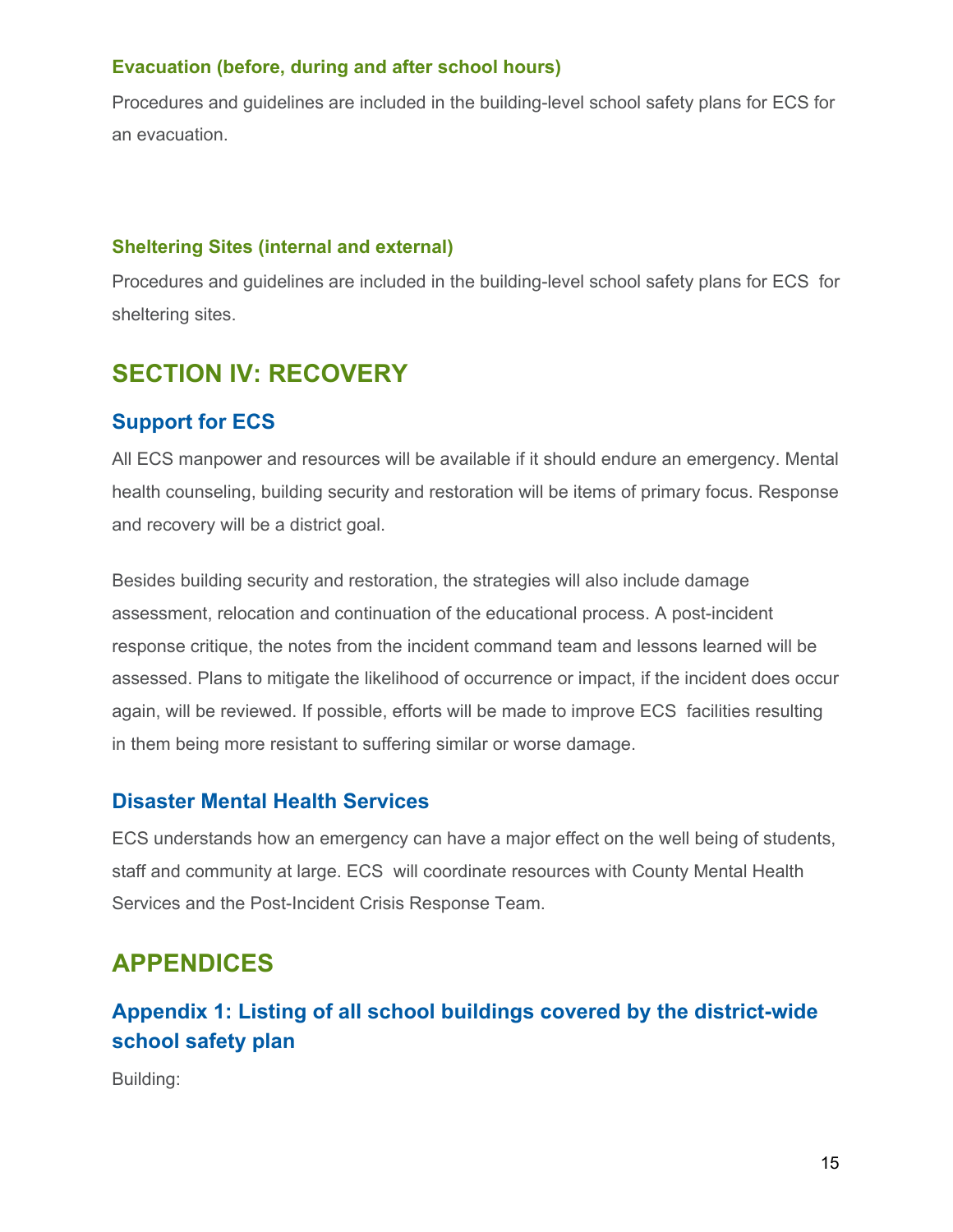ECHS 2140 Seward Ave Bronx, NY 10473

## <span id="page-15-0"></span>**Appendix 2: Policies and procedures for working with the Media**

#### **Information**

- Media interaction may be handled by: **Executive Director or Designee**
- A law enforcement / emergency response agency PIO; or
- Jointly, by both PIO's listed above

#### **Public Information Officer Information: Executive Director or Designee**

- Incident Commander and PIO functions may be handled by two different persons.
- ECS PIO may work under, over or in cooperation with law enforcement and emergency response agency PIO's.
- The PIO should set forth clear media guidelines and communicate these guidelines to the media in writing.
- The PIO should use a press release template for both a news conference script and/or a written press release.
- The PIO should receive information and forms from the Incident Commander and other key function personnel on a regular basis throughout the emergency event.

#### **Student/Parent/Guardian Information**

● Students, parents and guardians should be mindful of the situation during an emergency event when approached by the media for an interview. Safety and security issues may be comprised